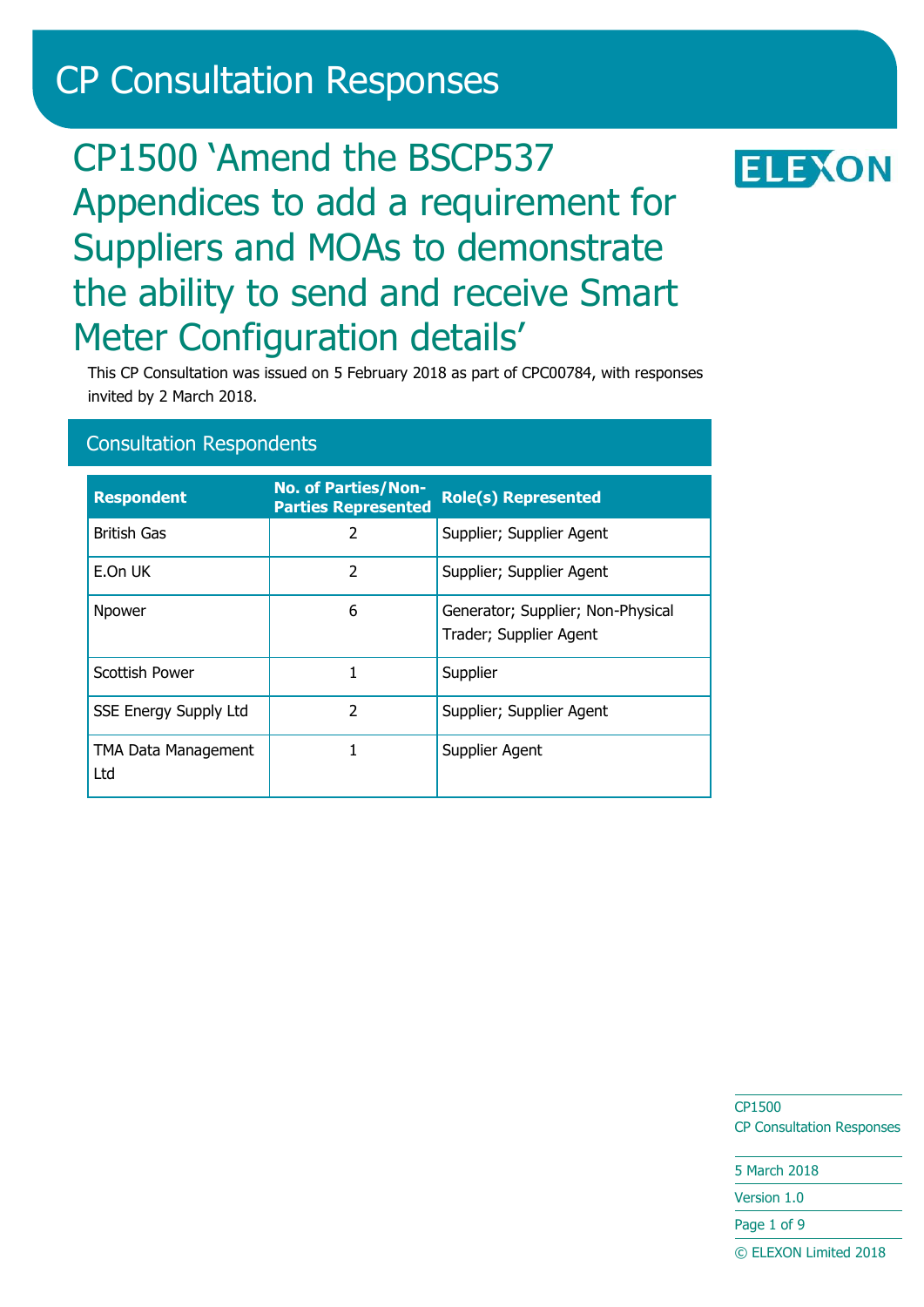# Summary of Consultation Responses

| <b>Respondent</b>                 | <b>Agree?</b> | <b>Impacted?</b> | Costs?         | <b>Impl. Date?</b> |
|-----------------------------------|---------------|------------------|----------------|--------------------|
| <b>British Gas</b>                | ✓             | ✓                | ✔              |                    |
| E.On UK                           | ✓             | $\pmb{x}$        | ×              |                    |
| Npower                            | ✓             | $\pmb{x}$        | $\pmb{\times}$ |                    |
| Scottish Power                    |               | $\mathbf x$      | $\mathbf x$    |                    |
| <b>SSE Energy Supply</b><br>Ltd   |               | $\mathbf x$      | ×              |                    |
| <b>TMA Data</b><br>Management Ltd |               | $\pmb{x}$        | ×              |                    |

CP1500 CP Consultation Responses

5 March 2018 Version 1.0 Page 2 of 9 © ELEXON Limited 2018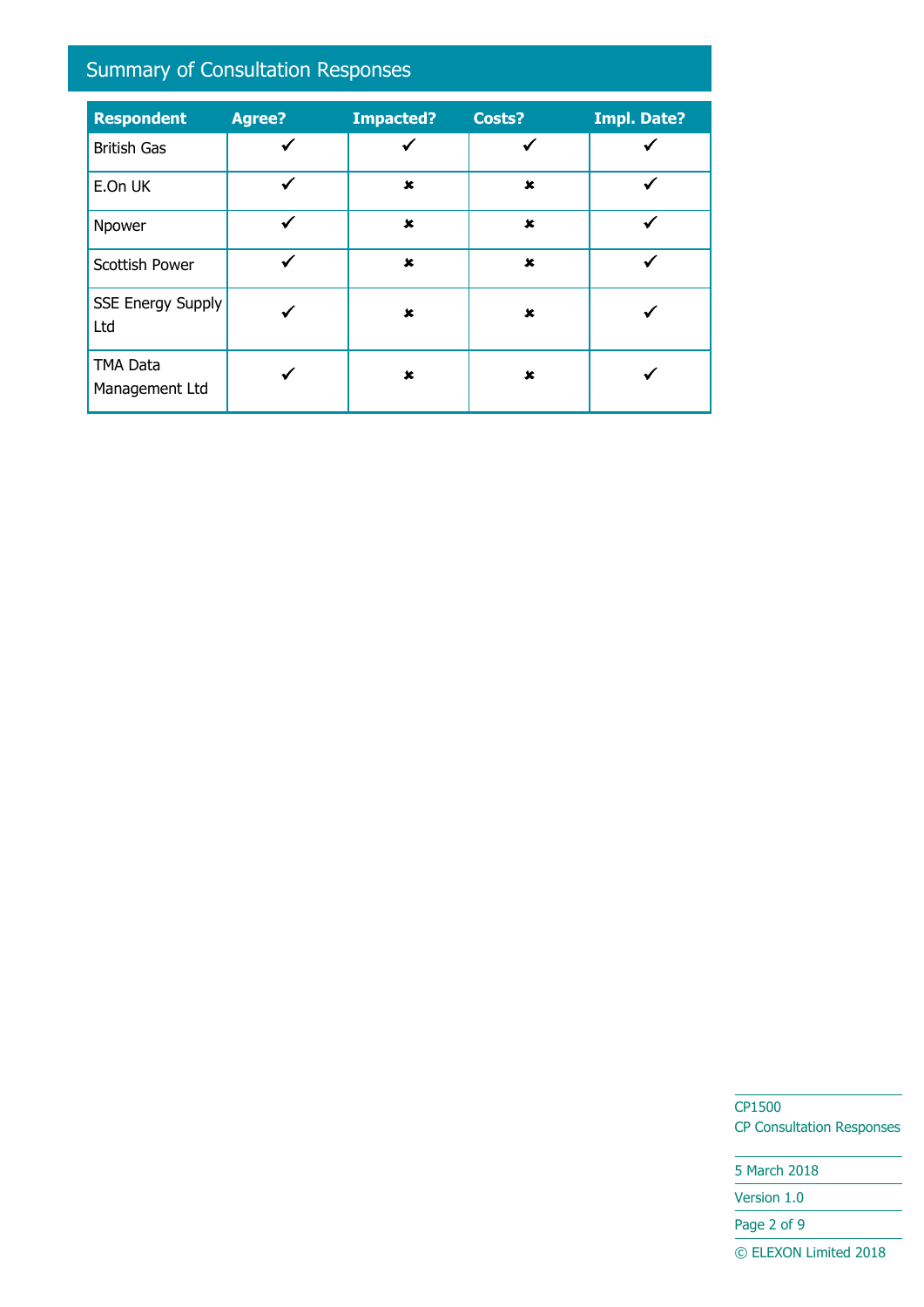## **Summary**

| Yes | No | <b>Neutral/No</b><br><b>Comment</b> | <b>Other</b> |
|-----|----|-------------------------------------|--------------|
|     |    |                                     |              |

#### **Responses**

| <b>Respondent</b>               | <b>Response</b> | <b>Rationale</b>                                                                                                                                                                                                                                                                                                                                                                                                      |
|---------------------------------|-----------------|-----------------------------------------------------------------------------------------------------------------------------------------------------------------------------------------------------------------------------------------------------------------------------------------------------------------------------------------------------------------------------------------------------------------------|
| <b>British Gas</b>              | Yes             | No rationale provided                                                                                                                                                                                                                                                                                                                                                                                                 |
| E.On UK                         | Yes             | No rationale provided                                                                                                                                                                                                                                                                                                                                                                                                 |
| Npower                          | Yes             | As this CP applies to new suppliers, we do not<br>believe it will impact Npower at this time. As a result<br>we are happy to accept the proposed solution.                                                                                                                                                                                                                                                            |
| Scottish Power                  | Yes             | No rationale provided                                                                                                                                                                                                                                                                                                                                                                                                 |
| <b>SSE Energy Supply</b><br>Ltd | Yes             | We agree in principle with the adding of D0367 to<br>BSCP537 Appendices 1 and 2 because it will provide<br>consistency between the obligations and criteria for<br>BSC qualification assessment and assurance, and it<br>ensures new Suppliers and new/re-Qualifying MOAs<br>have adequate methods in place to send and<br>receive the correct information, which protects<br>against risk to the Settlement process. |
| TMA Data<br>Management Ltd      | Yes             | No rationale provided                                                                                                                                                                                                                                                                                                                                                                                                 |

CP1500 CP Consultation Responses

5 March 2018 Version 1.0

Page 3 of 9

© ELEXON Limited 2018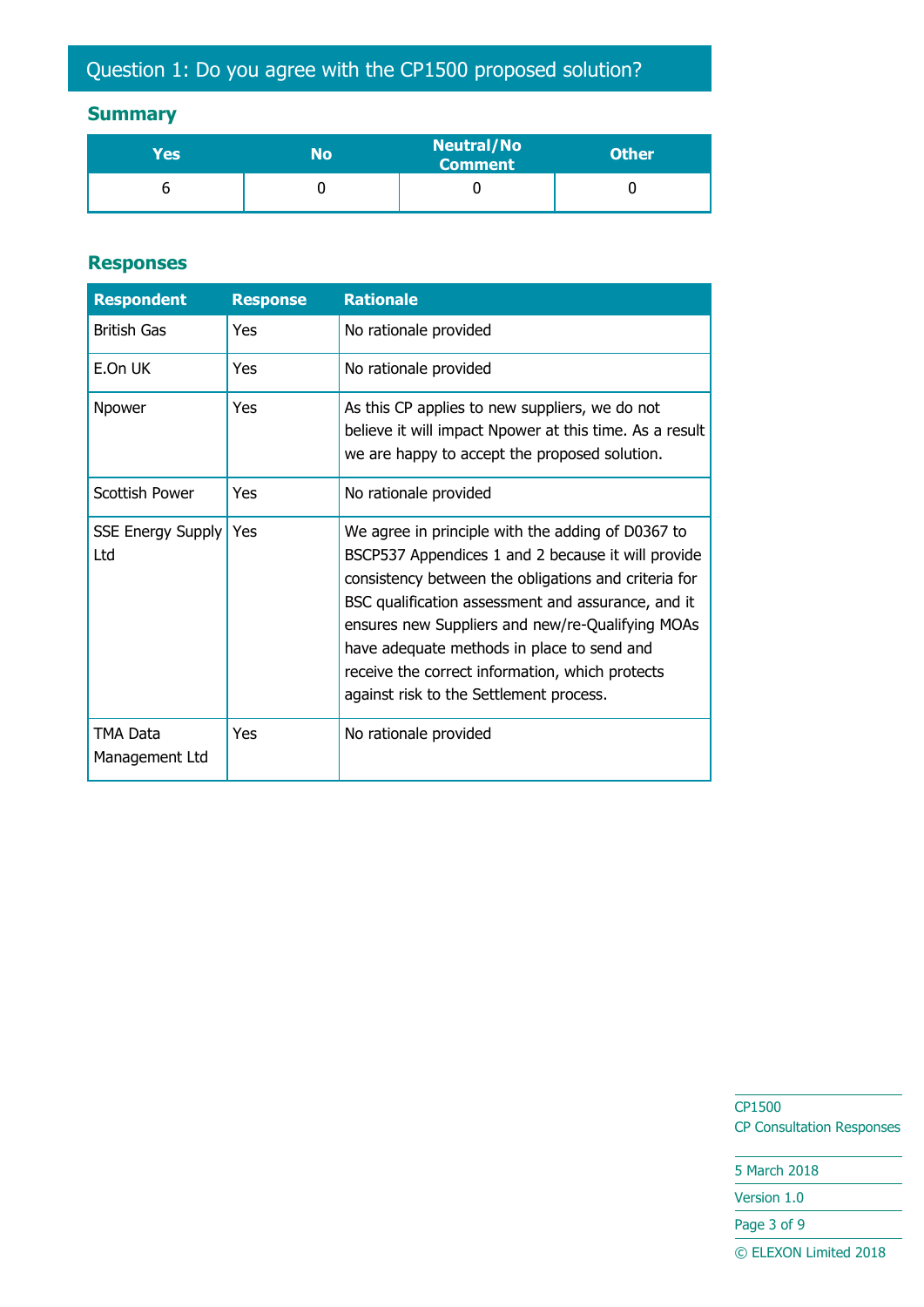## Question 2: Do you agree that the draft redlining delivers the CP1500 proposed solution?

#### **Summary**

| Yes' | N٥ | <b>Neutral/No</b><br><b>Comment</b> | <b>Other</b> |
|------|----|-------------------------------------|--------------|
|      |    |                                     |              |

#### **Responses**

A summary of the specific responses on the draft redlining can be found at the end of this document.

| <b>Respondent</b>               | <b>Response</b> | <b>Rationale</b>                                                                                                                                           |
|---------------------------------|-----------------|------------------------------------------------------------------------------------------------------------------------------------------------------------|
| <b>British Gas</b>              | Yes             | No rationale provided                                                                                                                                      |
| E.On UK                         | Yes             | No rationale provided                                                                                                                                      |
| Npower                          | Yes             | No rationale provided                                                                                                                                      |
| Scottish Power                  | Yes             | We use a bilaterally agreed flow with all MOAs we<br>appoint, but as long as this is considered as being<br>synonymous with D0367 flow, we have no issues. |
| <b>SSE Energy Supply</b><br>Ltd | Yes             | No rationale provided                                                                                                                                      |
| TMA Data<br>Management Ltd      | Yes             | No rationale provided                                                                                                                                      |

CP1500 CP Consultation Responses

5 March 2018 Version 1.0

Page 4 of 9

© ELEXON Limited 2018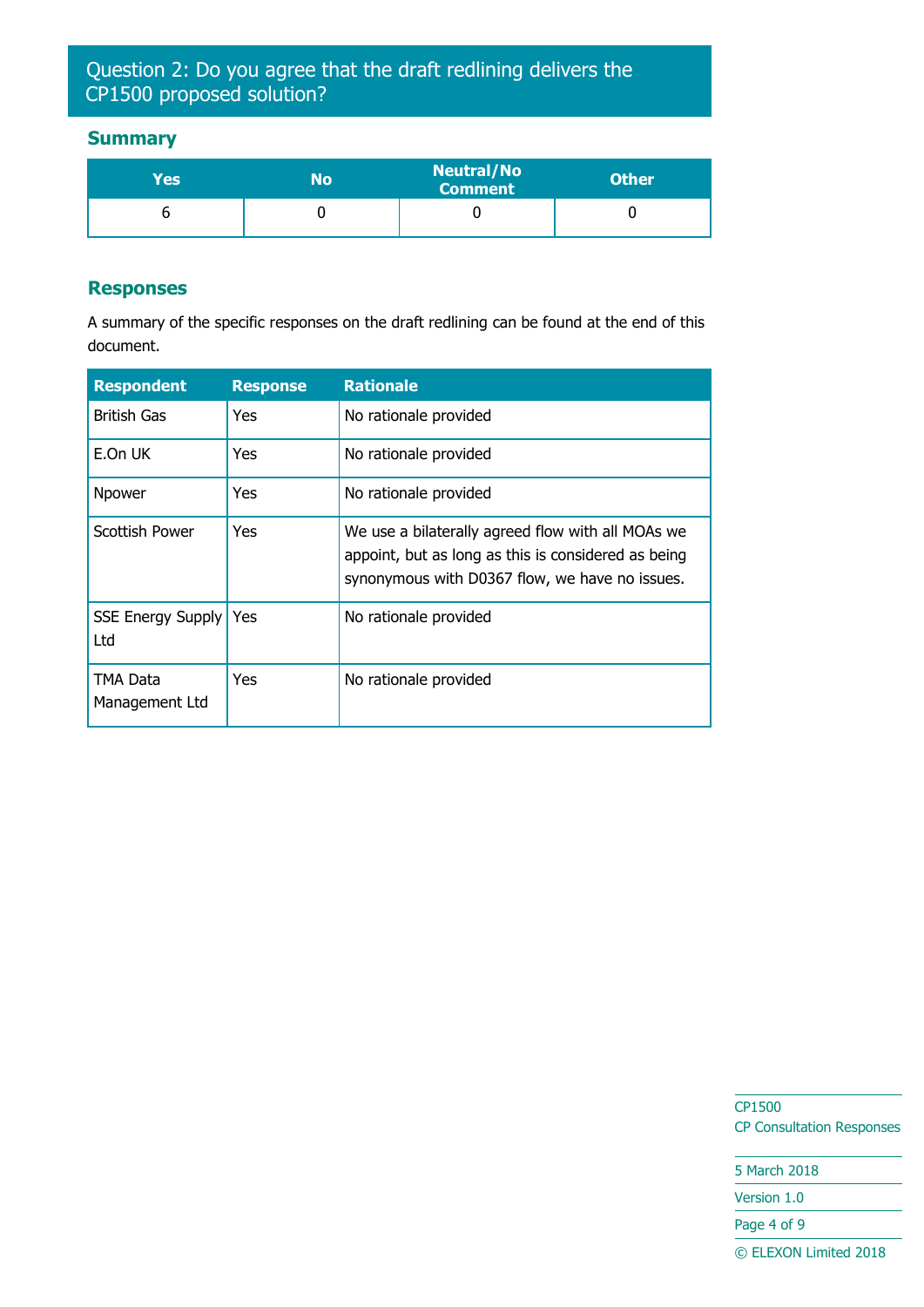# Question 3: Will CP1500 impact your organisation?

## **Summary**

| Yes | No | <b>Neutral/No</b><br><b>Comment</b> | <b>Other</b> |
|-----|----|-------------------------------------|--------------|
|     | ں  |                                     |              |

#### **Responses**

| <b>Respondent</b>               | <b>Response</b> | <b>Rationale</b>                                                                                                     |
|---------------------------------|-----------------|----------------------------------------------------------------------------------------------------------------------|
| <b>British Gas</b>              | Yes             | Changes have been made to systems to meet this<br>requirement but have not yet been fully tested and<br>implemented. |
| E.On UK                         | No              | No rationale provided                                                                                                |
| Npower                          | No              | No rationale provided                                                                                                |
| <b>Scottish Power</b>           | No              | We don't believe that this will have a significant<br>impact.                                                        |
| <b>SSE Energy Supply</b><br>Ltd | No              | No rationale provided                                                                                                |
| TMA Data<br>Management Ltd      | No              | No rationale provided                                                                                                |

CP1500 CP Consultation Responses

5 March 2018 Version 1.0 Page 5 of 9 © ELEXON Limited 2018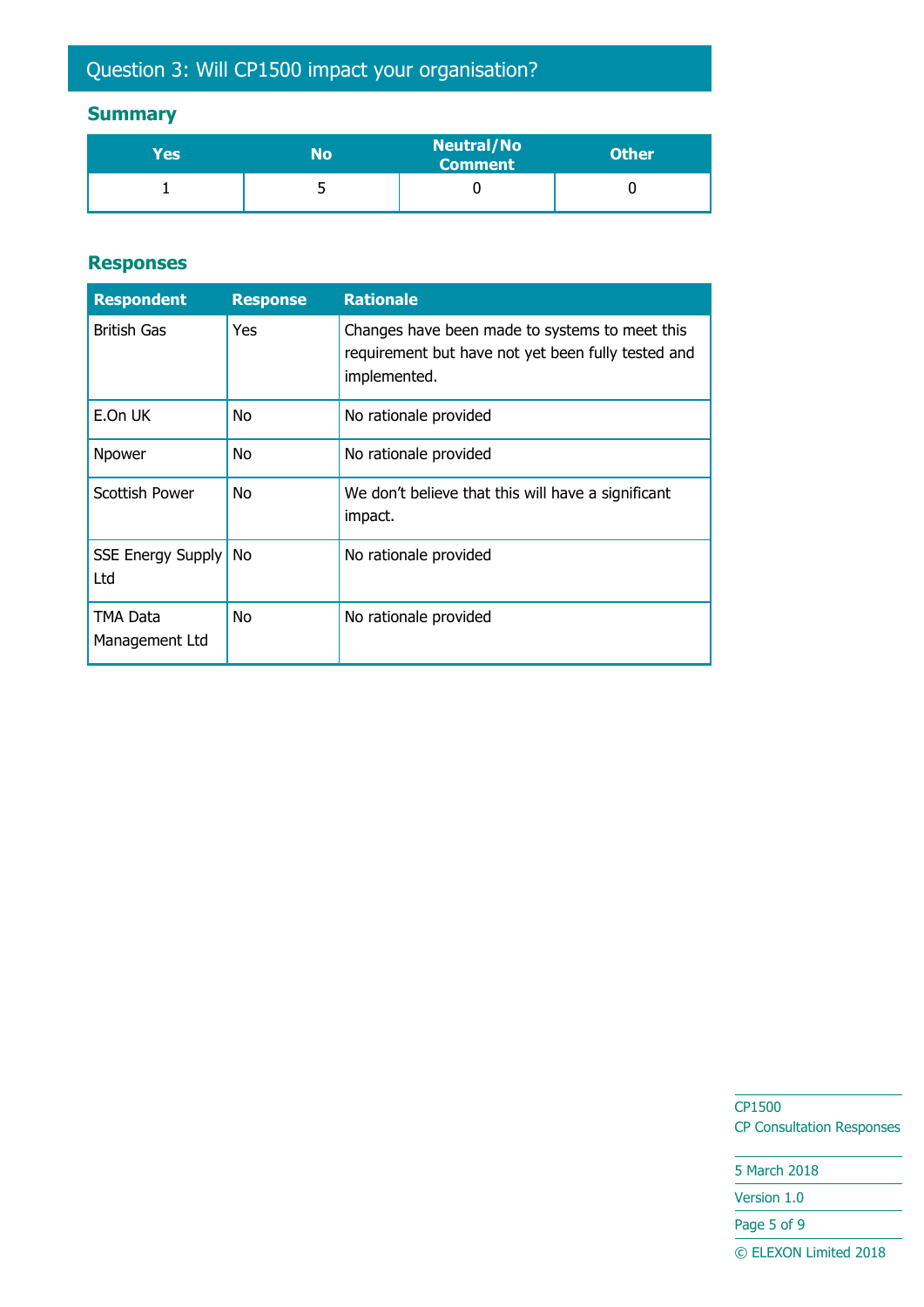## Question 4: Will your organisation incur any costs in implementing CP1500?

### **Summary**

| Yes' | N٥ | <b>Neutral/No</b><br><b>Comment</b> | <b>Other</b> |
|------|----|-------------------------------------|--------------|
|      | ັ  |                                     |              |

#### **Responses**

| <b>Respondent</b>                 | <b>Response</b> | <b>Rationale</b>      |
|-----------------------------------|-----------------|-----------------------|
| <b>British Gas</b>                | Yes             | No rationale provided |
| E.On UK                           | <b>No</b>       | No rationale provided |
| Npower                            | <b>No</b>       | No rationale provided |
| <b>Scottish Power</b>             | <b>No</b>       | No rationale provided |
| <b>SSE Energy Supply</b><br>Ltd   | <b>No</b>       | No rationale provided |
| <b>TMA Data</b><br>Management Ltd | <b>No</b>       | No rationale provided |

CP1500 CP Consultation Responses

5 March 2018 Version 1.0 Page 6 of 9 © ELEXON Limited 2018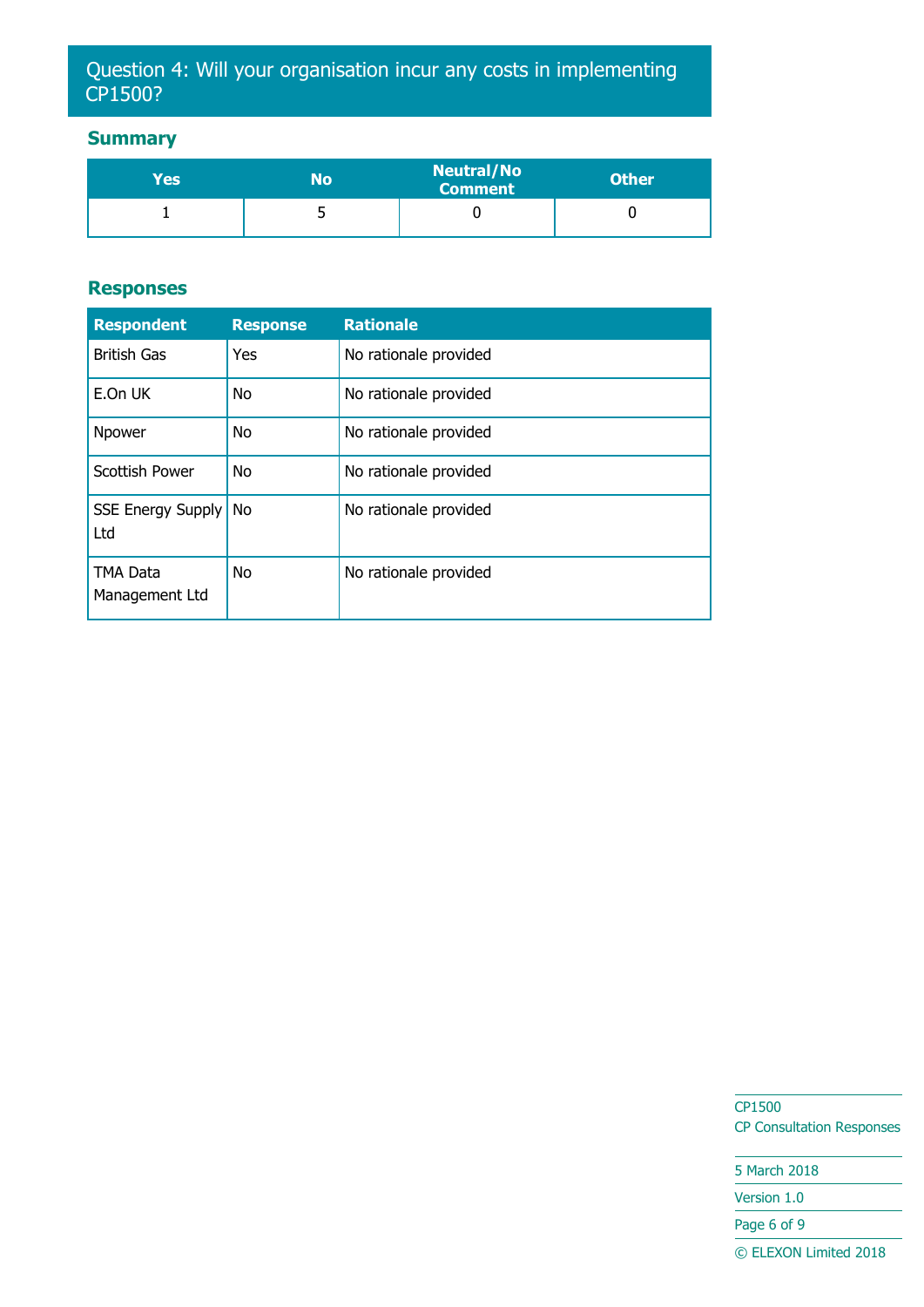## Question 5: Do you agree with the proposed implementation approach for CP1500?

### **Summary**

| Yes' | No | <b>Neutral/No</b><br><b>Comment</b> | <b>Other</b> |
|------|----|-------------------------------------|--------------|
|      |    |                                     |              |

#### **Responses**

| <b>Respondent</b>               | <b>Response</b> | <b>Rationale</b>                                                     |
|---------------------------------|-----------------|----------------------------------------------------------------------|
| <b>British Gas</b>              | Yes             | No rationale provided                                                |
| E.On UK                         | Yes             | No rationale provided                                                |
| Npower                          | Yes             | No rationale provided                                                |
| <b>Scottish Power</b>           | Yes             | No rationale provided                                                |
| <b>SSE Energy Supply</b><br>Ltd | Yes             | We agree with the proposed implementation date of<br>28th June 2018. |
| TMA Data<br>Management Ltd      | Yes             | No rationale provided                                                |

CP1500 CP Consultation Responses

5 March 2018 Version 1.0 Page 7 of 9 © ELEXON Limited 2018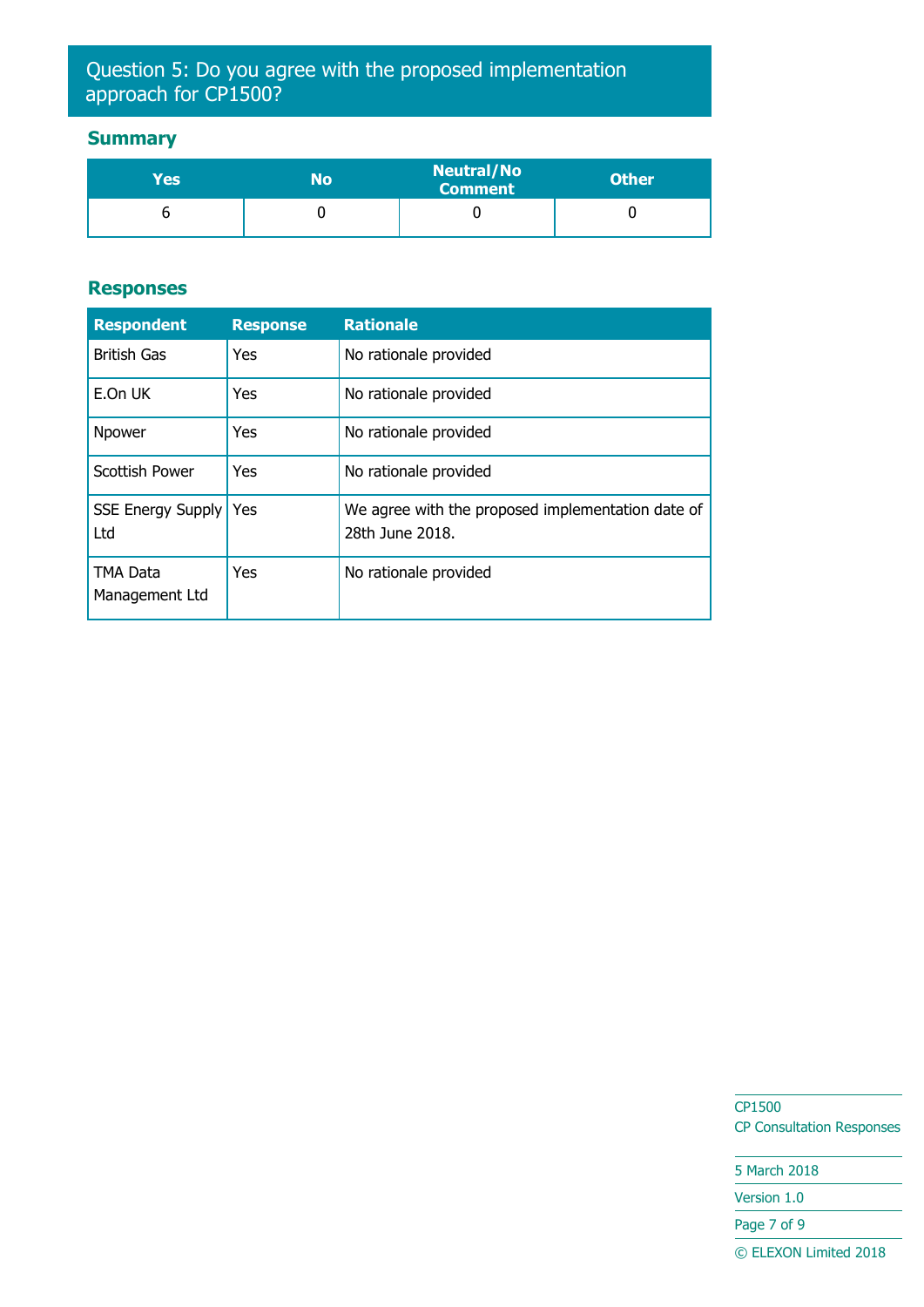### **Summary**

| Yes | <b>No</b> |
|-----|-----------|
|     |           |

#### **Responses**

| <b>Respondent</b>               | <b>Response</b> | <b>Comments</b>                                                                                            |
|---------------------------------|-----------------|------------------------------------------------------------------------------------------------------------|
| <b>British Gas</b>              | No              | No rationale provided                                                                                      |
| E.On UK                         | No.             | No rationale provided                                                                                      |
| Npower                          | Yes             | If this change is implemented, is this going to form<br>part of the Annual BSC Audit / Reporting criteria? |
| Scottish Power                  | No.             | No rationale provided                                                                                      |
| <b>SSE Energy Supply</b><br>Ltd | <b>No</b>       | No rationale provided                                                                                      |
| TMA Data<br>Management Ltd      | No.             | No rationale provided                                                                                      |

CP1500 CP Consultation Responses

5 March 2018 Version 1.0 Page 8 of 9 © ELEXON Limited 2018